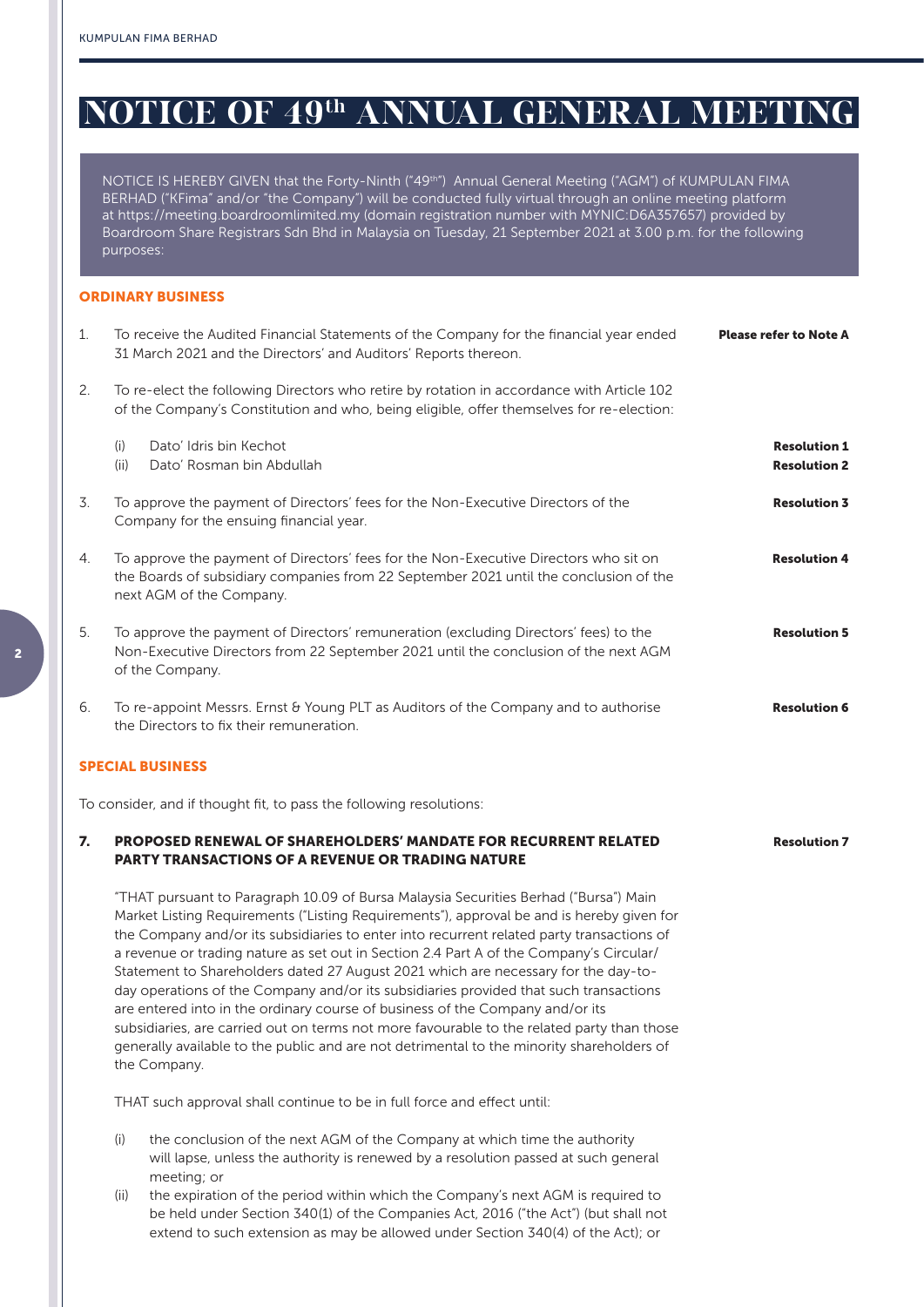(iii) revoked or varied by resolution passed by the shareholders of the Company at a general meeting,

whichever is the earlier;

AND THAT the Board of Directors of the Company be and is hereby empowered and authorised to complete and do all such acts and things (including executing such documents under the common seal in accordance with the provisions of the Company's Constitution, as may be required) as they may consider expedient or necessary to give effect to the proposed mandate."

#### 8. PROPOSED RENEWAL OF THE AUTHORITY FOR SHARES BUY-BACK

"THAT subject to compliance with the Act, the Bursa Listing Requirements, provisions of the Company's Constitution, and all other applicable laws, guidelines, rules and regulations, approval and authority be and are hereby given to the Directors of the Company, to the extent permitted by law, to purchase such number of ordinary shares in KFima ("KFima Shares") as may be determined by the Directors from time to time through Bursa upon such terms and conditions as the Directors may deem fit, necessary and expedient in the interest of the Company, provided that:

- (i) the maximum aggregate number of KFima Shares which may be purchased and/or held by the Company shall not exceed 10% of the issued and paid-up share capital of the Company at any time; and
- (ii) the maximum funds to be allocated by the Company for the purpose of purchasing its own shares shall not exceed the total retained profits of the Company for the time being.

THAT the Directors be and are hereby authorised to deal with the KFima Shares so purchased at their discretion, in the following manner:

- (i) cancel the KFima Shares so purchased; or
- (ii) retain the KFima Shares so purchased as treasury shares which may be dealt with in accordance with Section 127(7) of the Act; or
- (iii) retain part of the KFima Shares so purchased as treasury shares and cancel the remainder of the KFima Shares,

or in any other manner as may be prescribed by the Act, all applicable laws, regulations and guidelines applied from time to time by Bursa and/or other relevant authority for the time being in force and that the authority to deal with the purchased KFima Shares shall continue to be valid until all the purchased KFima Shares have been dealt with by the Directors of the Company;

THAT the authority conferred by this resolution shall be effective immediately upon the passing of this resolution and shall continue to be in force until:

- (i) the conclusion of the next AGM of the Company, at which time it shall lapse, unless by ordinary resolution passed at that meeting, the authority is renewed, either unconditionally or subject to conditions; or
- (ii) the expiration of the period within which the next AGM of the Company is required by law to be held; or
- (iii) revoked or varied by ordinary resolution passed by the shareholders of the Company in a general meeting,

whichever occurs first but not so as to prejudice the completion of purchase(s) by the Company before the aforesaid expiry date and, in any event, in accordance with the provisions of the Bursa Listing Requirements or any other relevant authorities;

#### Resolution 8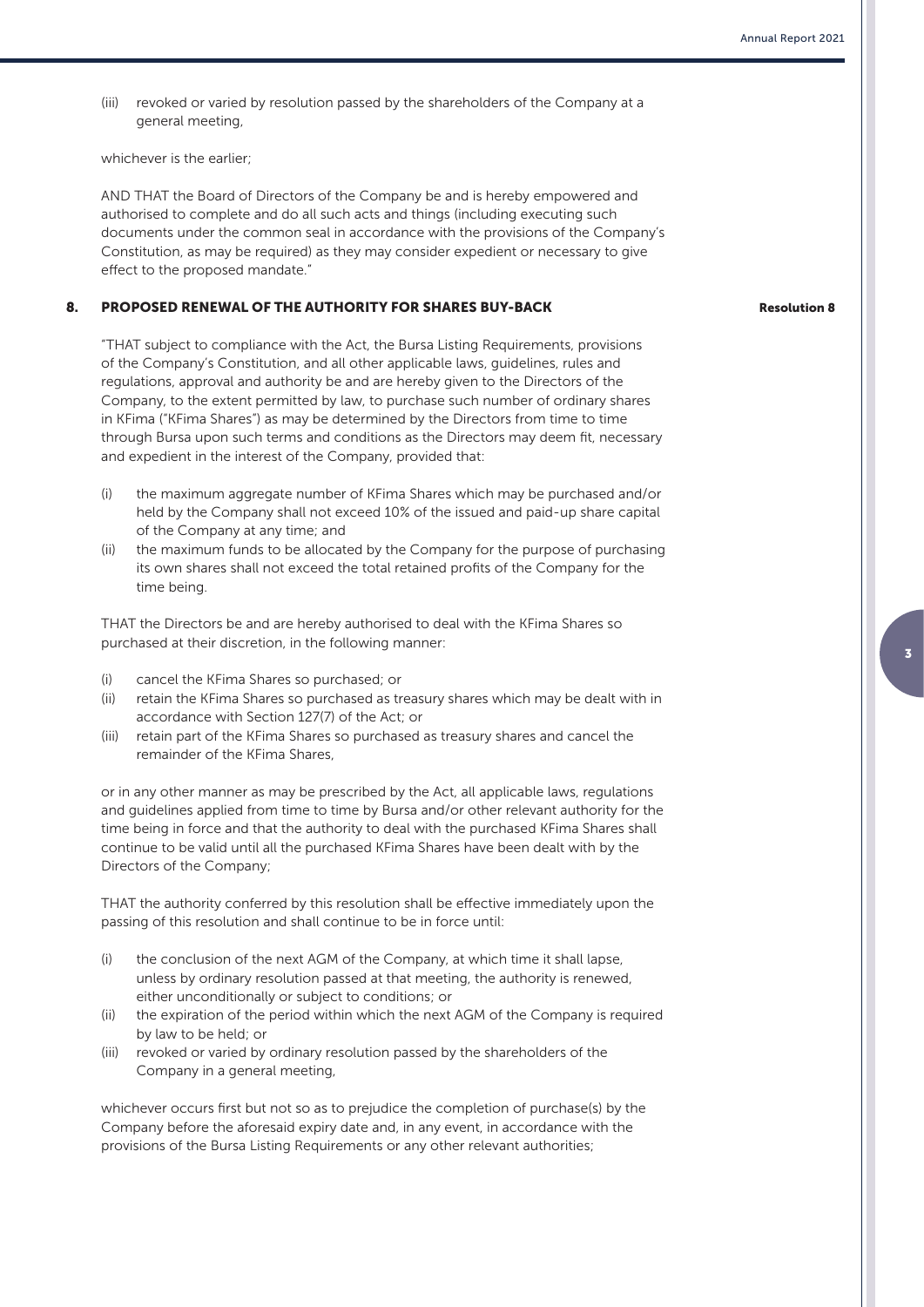## **Notice of 49th Annual General Meeting**

AND FURTHER THAT the Board be and is hereby authorised to do all such acts and things and to take all such steps as they deem fit, necessary, expedient and/or appropriate in order to complete and give full effect to the purchase by the Company of its own shares with full powers to assent to any condition, modification, variation and/or amendment as may be required or imposed by the relevant authorities."

9. To transact any other business of which due notice shall have been given in accordance with the Act and the Company's Constitution.

### BY ORDER OF THE BOARD

#### JASMIN BINTI HOOD

(SSM PC No. 201908001455) (LS 0009071) FADZIL BIN AZAHA (SSM PC No. 201908001530) (CA 20995) Company Secretaries

Kuala Lumpur 27 August 2021

#### (I) Note A

The Audited Financial Statements is for discussion only as it does not require shareholders' approval pursuant to the provision of Section 340(1)(a) of the Act. Hence, it is not put forward for voting.

#### (II) Resolutions 1 and 2

Article 102 of the Company's Constitution provides that one-third (1/3) of the Directors of the Company for the time being shall retire by rotation at an AGM of the Company provided always that all Directors shall retire from office at least once in every three (3) years, but shall be eligible for re-election at the AGM. A Director retiring at a meeting shall retain office until the close of the meeting whether adjourned or not.

The Board has endorsed that the Directors who retire in accordance with Article 102 of the Company's Constitution are eligible to stand for re-election.

The profiles of the retiring Directors are set out in Our Board of Directors section of the Company's Annual Report 2021.

#### (III) Resolutions 3, 4 and 5

Section 230(1) of the Act provides, among others, that the fees of the directors and any benefits payable to the directors of a listed company and its subsidiaries shall be approved at a general meeting. In this respect, the Board has agreed that shareholders' approval shall be sought at the 49<sup>th</sup>

AGM of the Company on the following payments to Directors in three (3) separate resolutions as below:

- **Resolution 3** on payment of Directors' fees for the ensuing financial year.
- **Resolution 4** on payment of Directors' fees for the Non-Executive Directors ("NEDs") who sit on the Board of Directors of subsidiary companies from 22 September 2021 until the conclusion of the next AGM of the Company.
- **Resolution 5** on payment of Directors' remuneration from 22 September 2021 until the conclusion of the next AGM of the Company.

Ordinary Resolutions 3, 4 and 5 comprise fees, allowances and other benefits payable to the Non-Executive Chairman, NEDs and Board Committees, including fees and allowances payable to them by the subsidiaries. Payment of the said fees, allowances and other benefits referred to herein will be made by the Company as and when incurred.

Other fees payable to the NEDs remain unchanged. The Group Managing Director does not receive any Directors' fees and meeting allowances.

#### Company

|                   |                       | <b>Meeting</b> |                  |                 |
|-------------------|-----------------------|----------------|------------------|-----------------|
|                   |                       | Fee            | <b>Allowance</b> | <b>Benefits</b> |
|                   |                       | (per annum)    | (per             |                 |
|                   |                       |                | meeting)         |                 |
| <b>Board</b>      | Chairman              | RM90,000       | RM2,000          | <b>Medical</b>  |
|                   | Member                | RM60,000       | RM2,000          | coverage        |
|                   |                       |                |                  | and other       |
|                   |                       |                |                  | claimable       |
|                   |                       |                |                  | benefits        |
| <b>Committees</b> | Chairman of           | RM15,000       | RM2,000          | N/A             |
|                   | <b>Audit and Risk</b> |                |                  |                 |
|                   | Committee             |                |                  |                 |
|                   | Member of             | RM10,000       | RM2,000          | N/A             |
|                   | <b>Audit and Risk</b> |                |                  |                 |
|                   | Committee             |                |                  |                 |
|                   | Member of             | N/A            | RM2,000          | N/A             |
|                   | Nomination            |                |                  |                 |
|                   | and                   |                |                  |                 |
|                   | Remuneration          |                |                  |                 |
|                   | Committee             |                |                  |                 |
|                   | Member                | N/A            | RM2,000          | N/A             |
|                   | of Group              |                |                  |                 |
|                   | Sustainability        |                |                  |                 |
|                   | Committee             |                |                  |                 |
|                   | Member of             | N/A            | RM2,000          | N/A             |
|                   | <b>Risk Steering</b>  |                |                  |                 |
|                   | Committee             |                |                  |                 |
|                   | Member                | N/A            | RM2,000          | N/A             |
|                   | of Ad Hoc             |                |                  |                 |
|                   | Committee             |                |                  |                 |

4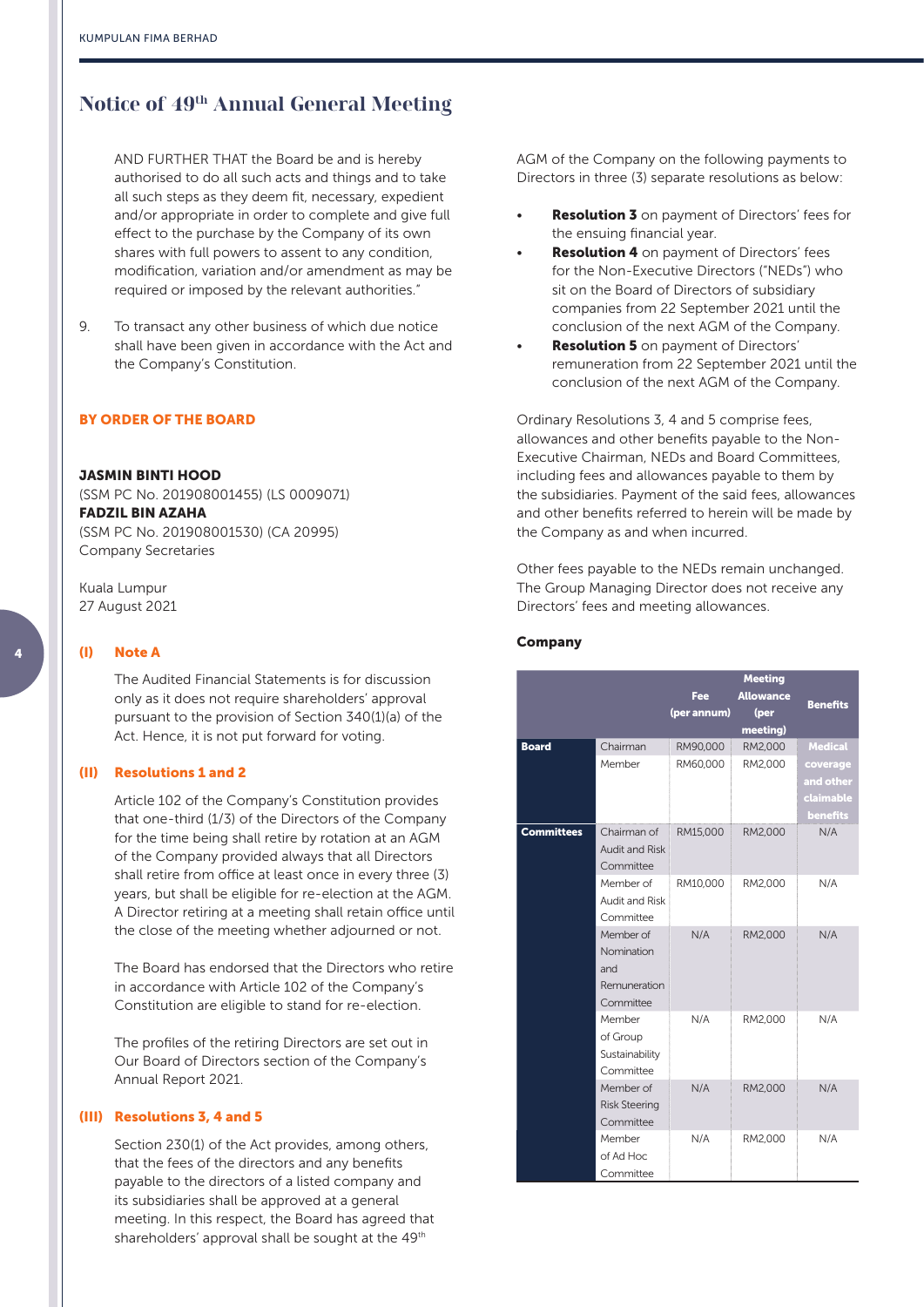#### Subsidiaries

| <b>Subsidiary</b>                                                           | <b>Position</b><br><b>Held</b> | <b>Fee Type</b>                                                       | <b>Amount</b>       |
|-----------------------------------------------------------------------------|--------------------------------|-----------------------------------------------------------------------|---------------------|
| <b>International</b><br><b>Food</b><br><b>Corporation</b><br><b>Limited</b> | Chairman                       | Director's<br>fee per<br>annum<br>Meeting<br>allowance<br>per meeting | RM18,000<br>RM1.000 |
| <b>Fima Bulking</b><br><b>Services Berhad</b>                               | Chairman                       | Director's<br>fee per<br>annum<br>Meeting<br>allowance<br>per meeting | RM18,000<br>RM1.000 |

In determining the estimated amount of remuneration payable for the NEDs, various factors, including the number of scheduled meetings of the Board, Board Committees and Board of subsidiaries as well as the number of NEDs involved in these meetings were considered.

#### (IV) Resolution 6

The Board had at its meeting held on 24 May 2021 approved the recommendation by the Audit and Risk Committee on the re-appointment of Messrs. Ernst & Young PLT as Auditors of the Company.

#### (V) Explanatory Notes on Special Business

#### (a) Resolution 7

The proposed Ordinary Resolution 7, if passed, will empower the Company and/or its subsidiaries ("the Group") to enter into recurrent related party transactions of a revenue or trading nature which are necessary for the Group's dayto-day operations, subject to the transactions being carried out in the ordinary course of business on terms not more favourable to the related parties than those generally available to the public and are not detrimental to the minority shareholders of the Company.

Further information on the Proposed Renewal of Shareholders' Mandate for Recurrent Related Party Transactions of a Revenue or Trading Nature is set out in Part A of the Circular/ Statement to Shareholders dated 27 August 2021 which is available under the 'Investors' section of the Company's website.

#### (b) Resolution 8

The proposed Ordinary Resolution 8, if passed, will renew the authority granted by the shareholders at the last AGM. The renewed authority will allow the Company to purchase its own shares of up to 10% of its prevailing ordinary issued and paid-up share capital at any time. The renewed authority, unless revoked or varied by ordinary resolution passed by the shareholders of the Company in a general meeting, will expire at the conclusion of the next AGM of the Company or the expiration of the period within which the next

AGM is required by law to be held, whichever occurs first.

Further information on the Proposed Renewal of Shares Buy-Back Authority is set out in Part B of the Circular/Statement to Shareholders dated 27 August 2021 which is available on the 'Investors' section of the Company's website.

#### Notes:

#### A. Fully Virtual AGM

1 The 49<sup>th</sup> AGM of the Company will be conducted on a fully virtual basis where members are only allowed to participate remotely through live streaming and online remote voting via Remote Participation and Electronic Voting ("RPEV") facilities via online meeting platform available at https://meeting. boardroomlimited.my (domain registration number with MYNIC: D6A357657) provided by Boardroom Share Registrars Sdn Bhd in Malaysia.

> Kindly refer to the procedures provided in the Administrative Guide for the 49<sup>th</sup> AGM in order to register, participate, speak and vote remotely via RPEV facilities.

- 2. The online meeting platform which is the main venue of the 49th AGM is strictly for the purpose of complying with Section 327(2) of the Act that requires the main venue of a company's general meeting to be in Malaysia and the chairperson to be present at that main venue of the meeting.
- 3. The conduct of a fully virtual 49th AGM is in line with the Guidance Note and Frequently Asked Questions (Revised Guidance Note and FAQ) issued by the Securities Commission Malaysia on 16 July 2021.

#### B. Appointment of Proxy(ies)

- 1. Only members whose names appear in the General Meeting Record of Depositors as at 14 September 2021 shall be entitled to participate, speak and vote at the 49<sup>th</sup> AGM or appoint proxy(ies) to participate and/or vote on their behalf.
- 2. A member of the Company who is entitled to participate and vote at the 49<sup>th</sup> AGM. may appoint up to 2 proxies by specifying the proportion of his shareholding to be represented by each proxy. A proxy may not be a member of the Company.
- 3. Where a member of the Company is an exempt authorised nominee which holds ordinary shares in the Company for the multiple beneficial owners in one (1) securities account ("omnibus account") there is no limit to the number of proxies